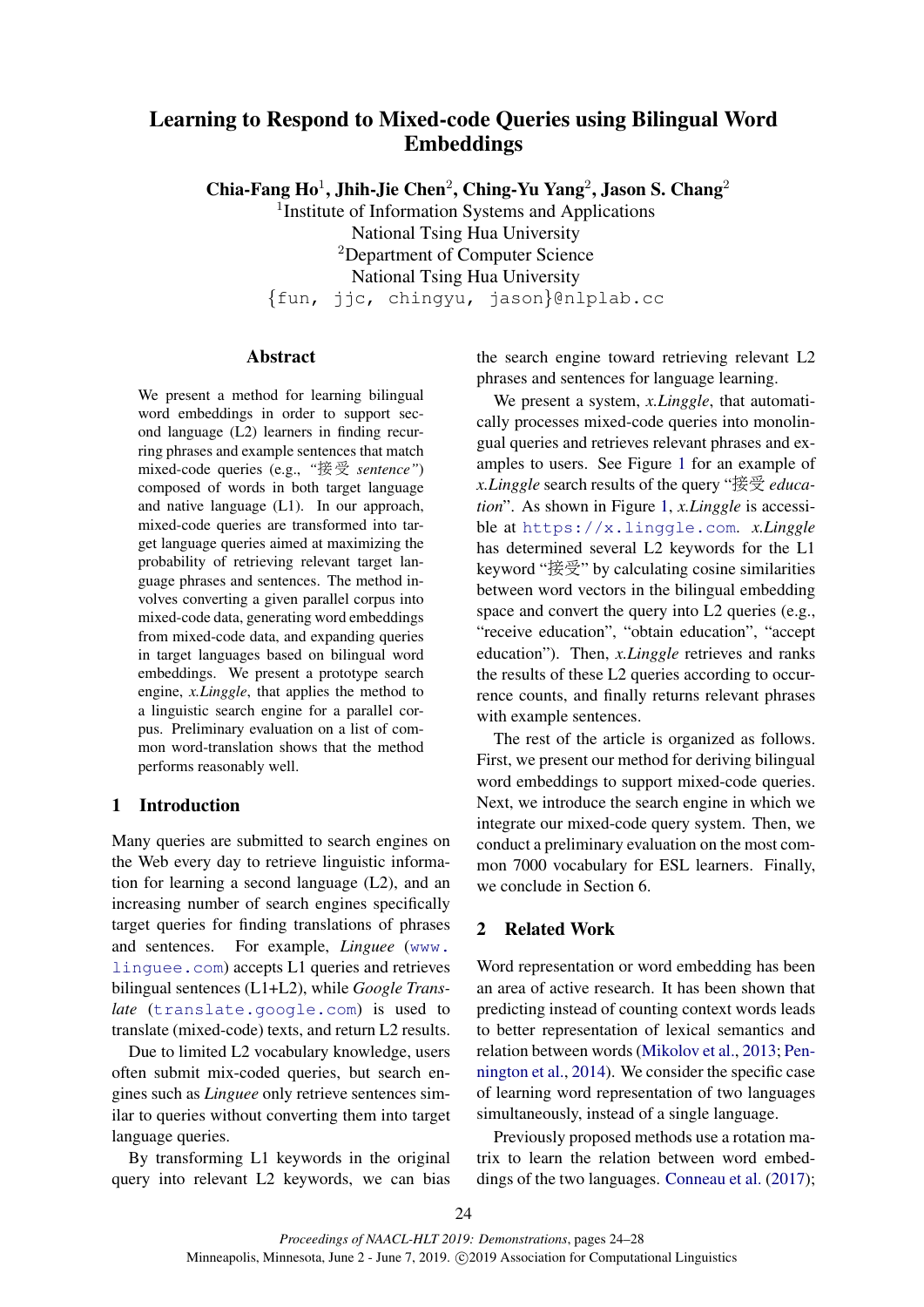<span id="page-1-0"></span>

| xlinggle<br>接受 education |         |        | EN<br>$\alpha$    |
|--------------------------|---------|--------|-------------------|
| N-gram                   | Percent |        | Count Translation |
| receive education        | 40.9%   | 26,013 | Hide              |
| 接受 教育                    | 72 %    |        | Show              |
| 受教育                      | 12 %    |        | Show              |
| 接受 教育的                   | 10 %    |        | Show              |
| offer education          | 31.9 %  | 20,303 | Show              |
| receiving education      | 13.2 %  | 8,391  | Show              |
| obtain education         | 7.3 %   | 4,663  | Show              |

Figure 1: The prototype system, *x.Linggle*

[Duong et al.](#page-4-3) [\(2017\)](#page-4-3) relate cross-lingual information based on a small set of word-translation pairs. Our approach is different in that we use mixedcode data converted from a parallel corpus, to derive directly an embedding space with word tokens in two languages, instead of learning a matrix transforming between two independent language embedding spaces.

In a study more closely related to our work, [Gouws and Søgaard](#page-4-4) [\(2015\)](#page-4-4); Vulić and Moens [\(2015\)](#page-4-5) process a document-aligned comparable corpus as training data while [Luong et al.](#page-4-6) [\(2015\)](#page-4-6) processes mixed-code sentences for Cross-lingual Document Classification (CLDC) task. We use a similar training methodology for the different purpose of responding to mixed-code queries by converting mixed-code query into L2 queries based on the bilingual embedding.

In area of evaluating embedddings, researchers have typically used Spearman's rank correlation coefficients and Word Similarity to measure the quality of word embeddings (e.g., [Mikolov et al.](#page-4-0) [\(2013\)](#page-4-0); [Pennington et al.](#page-4-1) [\(2014\)](#page-4-1)). In contrast, we evaluate bilingual embedding by measuring the coverage of appropriate and relevant translation of the mixed-code queries.

In contrast to the previous research in word representation and bilingual word embeddings, we present a system that automatically converts mixed-code linguistic queries (which may contain L1 keywords or part of speech wildcards) so as to retrieve relevant phrase and sentences to assist language learning.

# 3 Bilingual Word Embeddings

Combining two separate word embeddings using a limited set of word-translation pairs to form a bilingual word embedding might not work very well. Word embedding vectors typically represent many word senses, while translations may cover

<span id="page-1-1"></span>

| xlinggle                                                                                                                                                                                                                                                                                                                                                                                                                                                                                                                                                                                                                                                                                                                                                                                                                                              | solve ~困難 |                  |                |                     |  |
|-------------------------------------------------------------------------------------------------------------------------------------------------------------------------------------------------------------------------------------------------------------------------------------------------------------------------------------------------------------------------------------------------------------------------------------------------------------------------------------------------------------------------------------------------------------------------------------------------------------------------------------------------------------------------------------------------------------------------------------------------------------------------------------------------------------------------------------------------------|-----------|------------------|----------------|---------------------|--|
| N-gram<br>解決 問題                                                                                                                                                                                                                                                                                                                                                                                                                                                                                                                                                                                                                                                                                                                                                                                                                                       |           | Percent<br>64.1% | Count<br>9.464 | Translation<br>Hide |  |
| solve the problem<br>solve problems                                                                                                                                                                                                                                                                                                                                                                                                                                                                                                                                                                                                                                                                                                                                                                                                                   |           | 27.3%<br>18.3%   |                | Show<br>Hide        |  |
| • 我們 要求 要 有 一 個 集體 談判 機制 , 也 要求 政府 設立 一 個 這樣 的 機制; 但是 , 很多 時候 政府 一再 強調 , 說<br>過去 已經 有 勞資 協商 的 會議 、 勞資 協商 的 機制 、 已經 可以 解決 問題 。<br>we are asking for a collective bargaining mechanism, and we ask the government to set up such a mechanism. on<br>many occasions, however, the government has emphasized that there has been labour consultation mechanism in<br>the past to solve problems.<br>這 個 機制 的 重要性 , 在於 能夠 暢順 解決 問題 , 因此 , 我 覺得 這 個 上訴 機制 的 設立 , 並 不 是 政府 的 讓步 ,<br>而是 要 合理 實施 法例 時 的 其中 一 個 必要 的 步驟 。<br>the significance of such a mechanism is that it can solve problems smoothly . that is why i think that the establishment<br>of the proposed mechanism should not be regarded as a concession made by the government, rather, it should be<br>regarded as a necessary step towards the reasonable implementation of the ordinance. |           |                  |                |                     |  |
| solution                                                                                                                                                                                                                                                                                                                                                                                                                                                                                                                                                                                                                                                                                                                                                                                                                                              |           | 15.7%            |                | Show                |  |
| 紓解 壓力                                                                                                                                                                                                                                                                                                                                                                                                                                                                                                                                                                                                                                                                                                                                                                                                                                                 |           | 7.1%             | 1.055          | Show                |  |
| 克服 困難                                                                                                                                                                                                                                                                                                                                                                                                                                                                                                                                                                                                                                                                                                                                                                                                                                                 |           | 6.1%             | 907            | Show                |  |

Figure 2: The extended example mechanism of *x.Linggle*

only the dominant sense. To develop bilingual word embeddings, a promising approach is to artificially generate a mixed-code dataset based on a parallel corpus.

*Problem Statement:*We focus on the preprocessing step of mixed-code answering process: training bilingual word embedding model. We are given a mixed-code query  $Q_{mc}$ , a parallel corpus, and an L2 linguistic search engine. Our goal is to respond to the query, and retrieve relevant recurring L2 phrases and sentences. For this, we derive a bilingual word embedding  $V$ , such that  $V(W)$ for an L1 keyword W (e,g,, "接受") in  $Q_{mc}$  is close to  $V(T)$  for most L2 word T (e.g., "receive") relevant to  $W$ . Therefore the system can use  $V$  to retrieve "receive education" for the query of "接 受 education".

The method involves (i) training a bilingual word embedding beforehand, (ii) searching for similar L2 words for L1 keyword in the embedding space, (iii) convert and expanding the mixedcode query for retrieving relevant phrases and sentences in the target language. To train word embeddings, we adopt the approach proposed by [Mikolov et al.](#page-4-0) [\(2013\)](#page-4-0), to derive a continuous, *semantic* representation of words based on context. Consider the flexibility, our method provides a framework of methodology and elements can be change according to different target. For example, bilingual word embedding model in different languages can be trained simply replace training data with other language corpus. Moreover, any word embedding training method (e.g., [Mikolov et al.](#page-4-0) [\(2013\)](#page-4-0); [Pennington et al.](#page-4-1) [\(2014\)](#page-4-1)) can be applied to train bilingual word embeddings.

However, if we only train with monolingual sentences, we can not find cross-lingual relation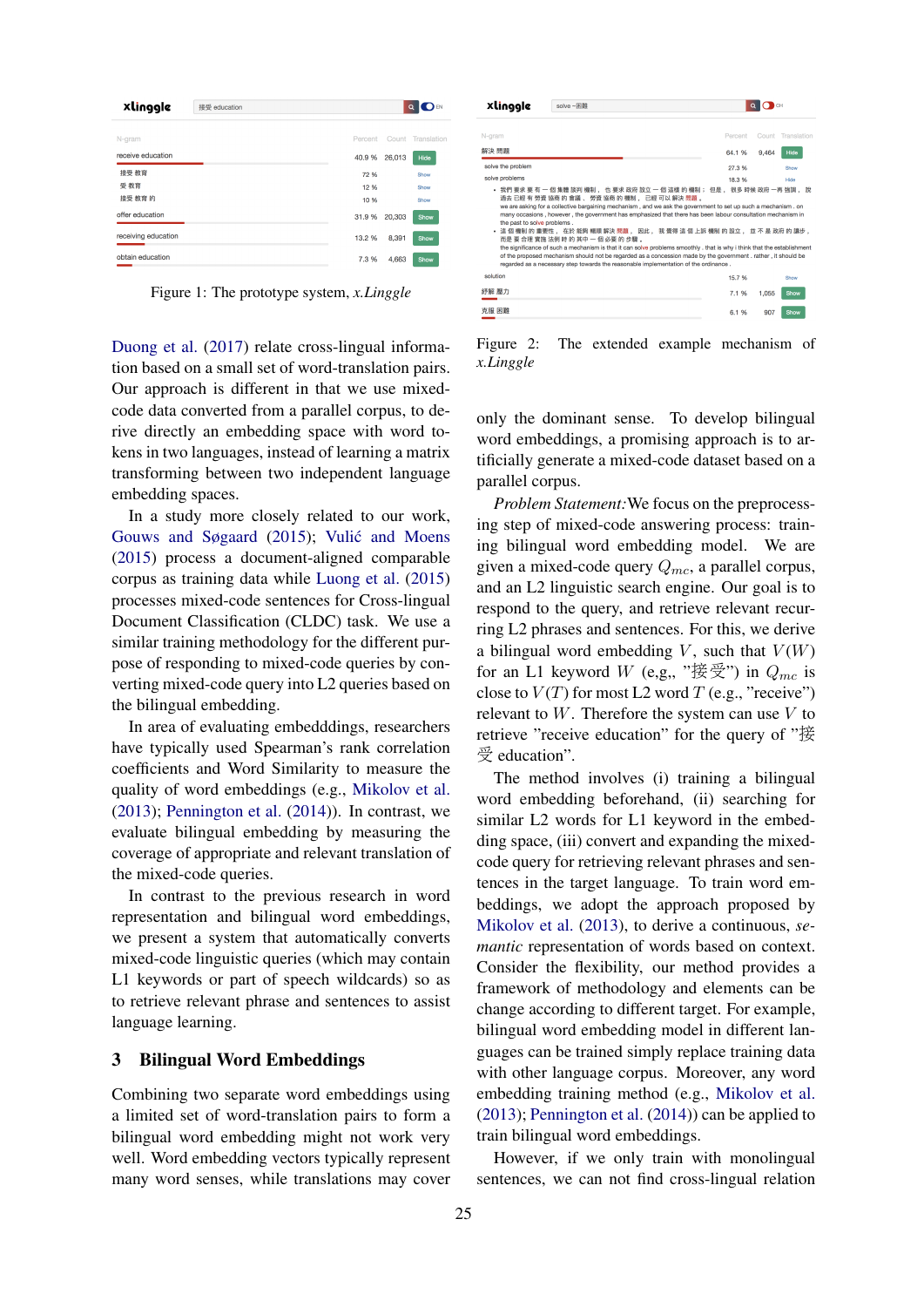for our purpose. Therefore, we transplant the translation of a word into the sentence to generate artificially mixed-code sentences, and then train a word embedding model to encode cross-lingual information.

### 3.1 Transplanting Translations

In order to train word embeddings that with crosslingual information, we generate mixed-code sentences from parallel sentences by transplanting word translation into the source sentences. For this, we used *Hong Kong Parallel Text* (HKPT), which consists of pairs of Chinese and English sentence with word-level alignments. The HKPT corpus consists of nearly 3M parallel sentences with 59M English and 98M tokens.

However, the alignment of Chinese and English does not correspond exactly word by word, and some even involve non one-to-one (1-1) alignment, leading to difficulties in transplanting. To cope with this problem, we perform the following training data preprocessing procedure.

#### Preprocessing Parallel Sentence

First, we merge possible multi-words as inseparable units whenever a word aligns to consecutive multiple words. Due to the differences between Chinese and English segmentation, for example, the alignment of English token "power plant", "發 <sup>電</sup>廠"(which could be segmented into "發電" and "廠"). If that is the case, then the model can learn fine-grained information (e.g., "power"  $\rightarrow$ "發電", "plant"  $\rightarrow$  "廠") during training. For this reason, we change the word segmentation and realign, in order to derive more 1-1 correspondances. A transformation table is built to convert alignment of two English words and one Chinese word (e.g., "power plant"  $\rightarrow$  "發電廠") into two pairs of 1-1 word alignment (e.g., "power"  $\rightarrow$  " $\mathcal{B}$ ) 電", "plant" → "廠") based on lexical translation probability derived from the dataset itself. With the transformation table, parallel corpus sentences are re-aligned and our model can perform better because of more information is available for individual words, which was previously not possible due to non 1-1 alignments.

### Transplanting Translations

After preprocessing, we generate mixed-code sentence by replacing words with their alignment counterpart. It is important to note that we only

replace one token at a time for simplicity. As it turns out, this approach worked just fine.

First, for each of the two languages, we generate mixed-code sentences by replacing one token in the source sentence with its corresponding foreign token. This process repeats for each content word in the L2 sentence to generate mixedcode sentences (e.g., 'I  $\dagger$  a dream .', 'I have  $-\text{f}$ dream  $\therefore$  ...)

#### 3.2 Word Embedding Training

We apply Skip-Gram models with negative sampling technique which reduces the noise distribution by logistic regression while using parallel corpus data as our training data. With parallel dataset, we generate training sentences by replacing source language tokens with target ones to obtain the neighbors of a token not only in the source language but also in the target language. Skip-gram model tries to predict current word's neighbors (its context) by giving a set of sentences (also called corpus), and the model loops on the words of each sentence and learn relation between words in a vector space. We train word embeddings model with the mixed-code sentences by putting them into pairs of a target word and its context words. (e.g., target word: have, context word: [我, 有,  $-$ <sup>個</sup>, 夢]) Finaly, words in both languages can be represented in the same embeddings space.

When user submits an mixed-code query, L1 tokens in query are converted into candidate tokens in L2 by calculating distances of token vectors in a bilingual word embeddings model.

We convert and expand L1 keywords into L2 queries and re-rank the results to these queries by frequency.

# 4 x.Linggle: a mixed-code Linguistic Search Engine

We build our system based on an underlying linguistic search engine, *Linggle*, by [\(Boisson et al.,](#page-3-0) [2013\)](#page-3-0), supporting a set of wildcard query symbols. Figure [1](#page-1-0) shows an example search performed by the system. Figure [3](#page-3-1) describes the query symbols with examples. In addition to mixed-code query, we also offer on-demand display of example sentences to assist learners in writing or translation. We introduce the query symbol in the next section.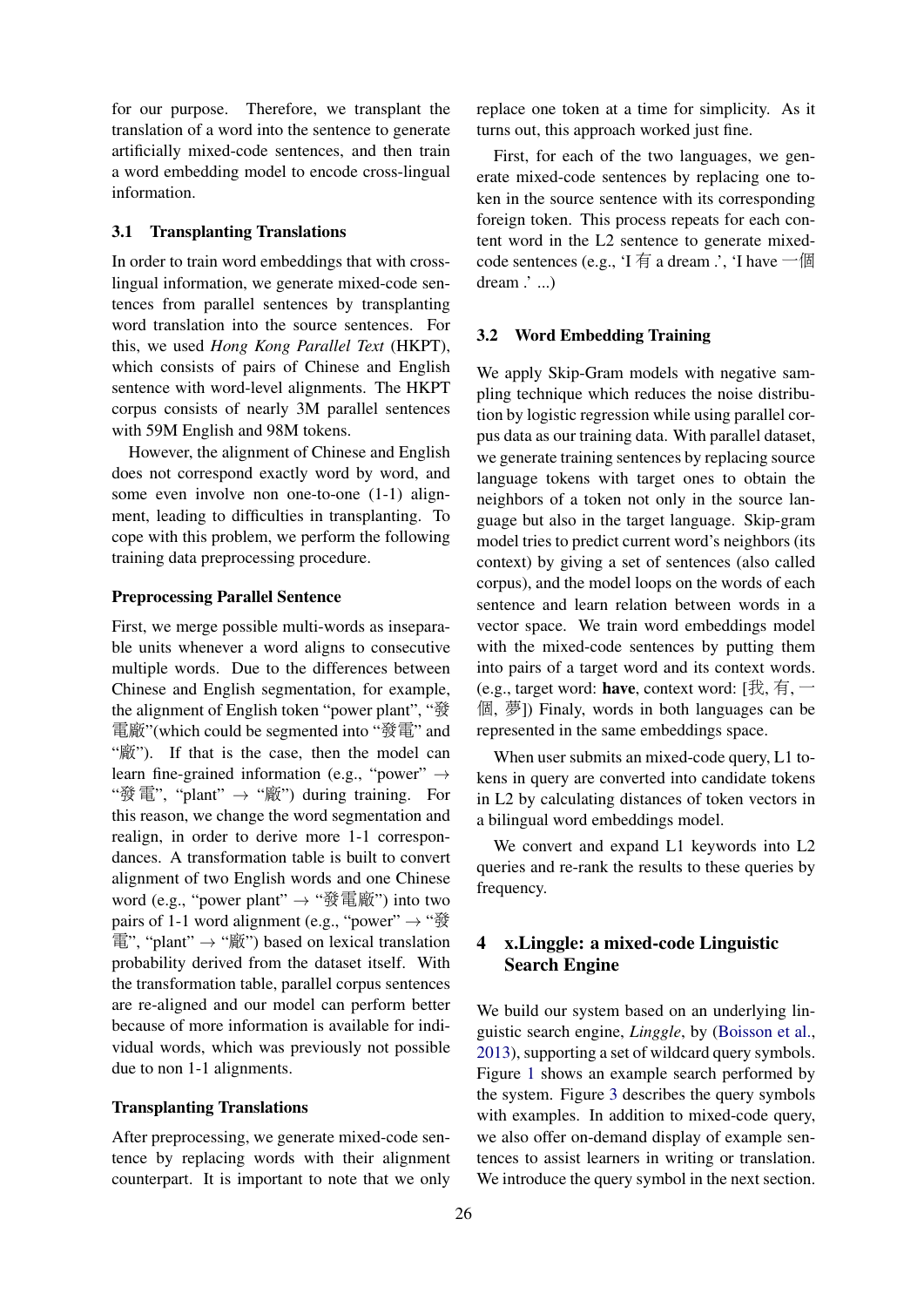<span id="page-3-1"></span>

| <b>Operators</b> | Description                                                                    | Example                     |
|------------------|--------------------------------------------------------------------------------|-----------------------------|
|                  | match any single word                                                          | drive _ car                 |
| $\ast$           | match zero or more words                                                       | ready * change              |
| ?                | search for TERM optionally                                                     | discuss ?about the issue    |
|                  | search for similar words                                                       | play an/a "important role"  |
|                  | either TERM1 or TERM2                                                          | in/at/on the afternoon      |
| ∤∤               | order of TERM1, TERM2, TERM3,                                                  | $\{$ know where is she $\}$ |
| PoS.             | search for words with specific PoS.<br>(v, n, adj, adv, prep, det, conj, pron) | v. death penalty            |

Figure 3: Query operator instruction

### 4.1 Query Symbols

An underline  $\Box$  match any single word  $(e.g.,)$ "drive  $\angle$  car"), while wildcards (\*) match zero or more words (less than 4) (e.g., "ready \* change"). Additionally, the question mark (?) before a word or part of speech symbol match nothing or the word/pos that follows.(e.g., "discuss ?about the issue") Use tilde (˜) before a word to search for synonyms(e.g., "play an/a ˜important role"). To match any of a list of words, use the symbols (/) (e.g., "in/at/on the afternoon"). Use curly brackets ({}) to match a list of words in any order (e.g., "{know where is she}"). Finally, a set of part of speech symbols can be used to match any single word with the designated POS (e.g., "v. death penalty")

### 4.2 Example and Translation

The original *Linggle* provides example sentences containing retrieved phrases to help learners learn the usage. We take a step further and extend the example mechanism. In our system, possible translations are shown first, and then parallel examples are provided. In so doing, learners not only learn the actual usage but also understand the nuance between phrases through the examples in their native language. The extended version of example is shown in Figure [2.](#page-1-1)

### 5 Preliminary Evaluation

The goal of this work is to enable a cross-language search engine to answer mixed-code queries, the model should be evaluated according to how well it covers relevant translations. We conduct a preliminary evaluation on a list of the most common 7000 words for intermediate high school ESL learners<sup>[1](#page-3-2)</sup>, with translations from an official Website of Ministry of Education in Taiwan. With the dataset, we compare our model with *Cambridge Dictionary* in terms of covering the words and translation. The evaluation results show the proposed model model perform on par with the *Cambridge English-Chinese Dictionary* covering around 51% of the word-translation list.

### 6 Conclusion

Many avenues exist for future research and improvement of our system. For example, existing methods for ranking relevant phrases from queries could be implemented. Ranking phrases according to TF-IDF score instead of frequency could be used to improve relevance between queries and phrases. Additionally, an interesting direction to explore is disambiguating word sense by constructing a graph linking context words to sense translations based on bilingual word embeddings. Yet another direction of research would be to derive word embedding for units large than a single word, including collocations and compounds in more one language.

In summary, we have introduced a method for learning bilingual word embeddings that supports second language (L2) learners in finding recurring phrases and example sentences. The method involves converting a given parallel corpus into mixed-code data, generating word embeddings from mixed-code data, and expanding queries in the target language based on bilingual word embeddings. We have implemented the method on an underlying linguistic search engine, *Linggle*. Through the evaluation, we have shown that the method performs reasonably well and is useful for L2 learners.

# References

<span id="page-3-2"></span><sup>&</sup>lt;sup>1</sup>https://zh.wikibooks.org/zh-tw/英語/高中7000辭彙

<span id="page-3-0"></span>Joanne Boisson, Ting-Hui Kao, Jian-Cheng Wu, Tzu-Hsi Yen, and Jason S Chang. 2013. Linggle: a web-